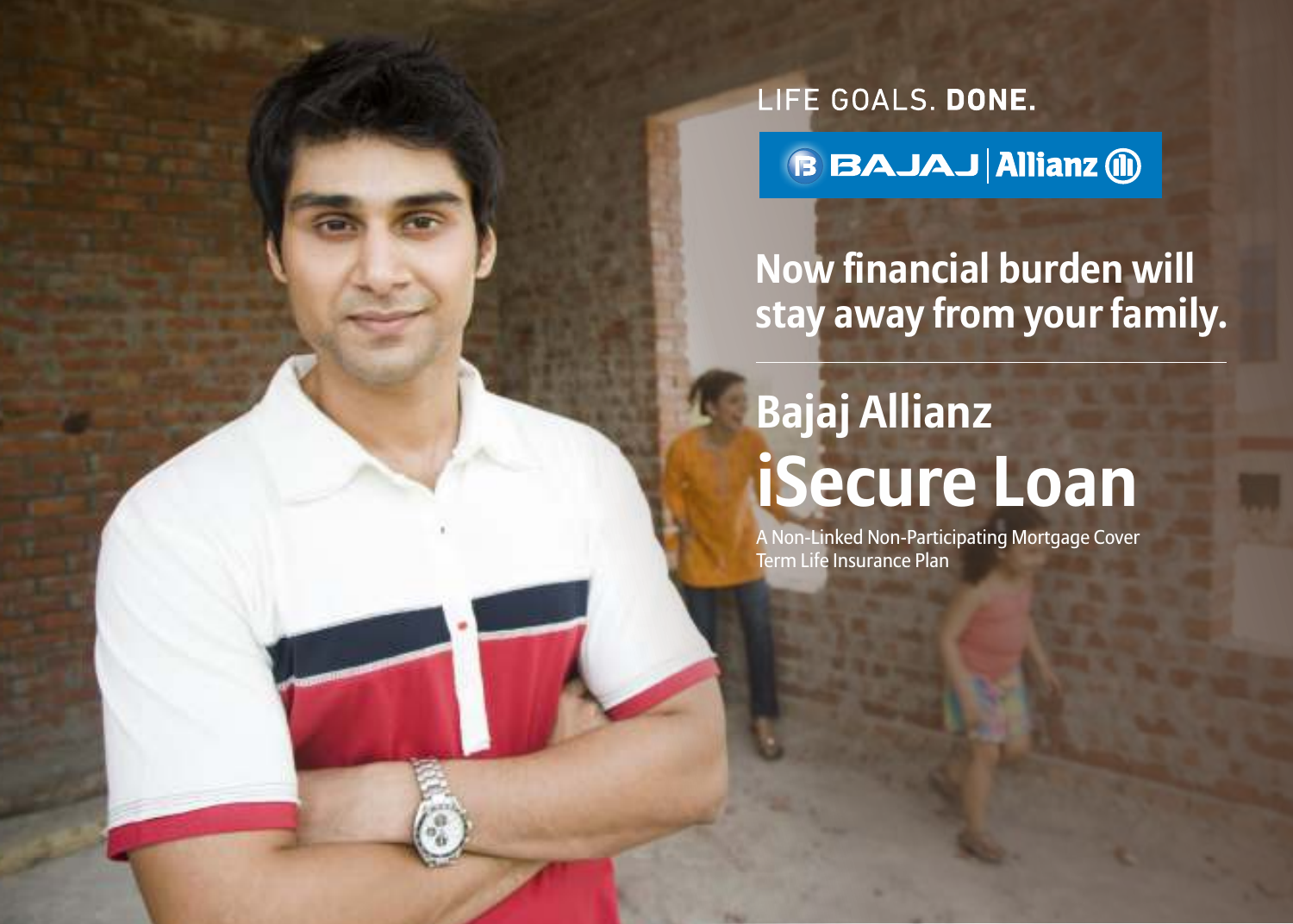## **Key Advantages-**



**Benefit from lower cost of insurance based on your reducing loan liabilities**



**<sup>1</sup>Benefit from high sum assured rebate (HSAR)**

**Benefit from limited premium**  payment term of 2/3<sup>rd</sup> of your **policy term**

**Flexibility to**

- **Select your policy term from 10, 15, 20 and 25 years depending on the tenure of your loan.**
- **Choose the loan interest rate as appropriate to you, at the inception of the policy**
- **Alter your premium payment frequency**

<sup>1</sup>HSAR is subject to policy terms and conditions

## **DEATH BENEFIT**

## **INDIVIDUAL LIFE**

- In case of unfortunate death of life assured during the policy term, provided all premiums are paid upto date, the Prevailing Sum Assured will be payable as death benefit to the nominee.
- The policy will terminate immediately on death of the life assured.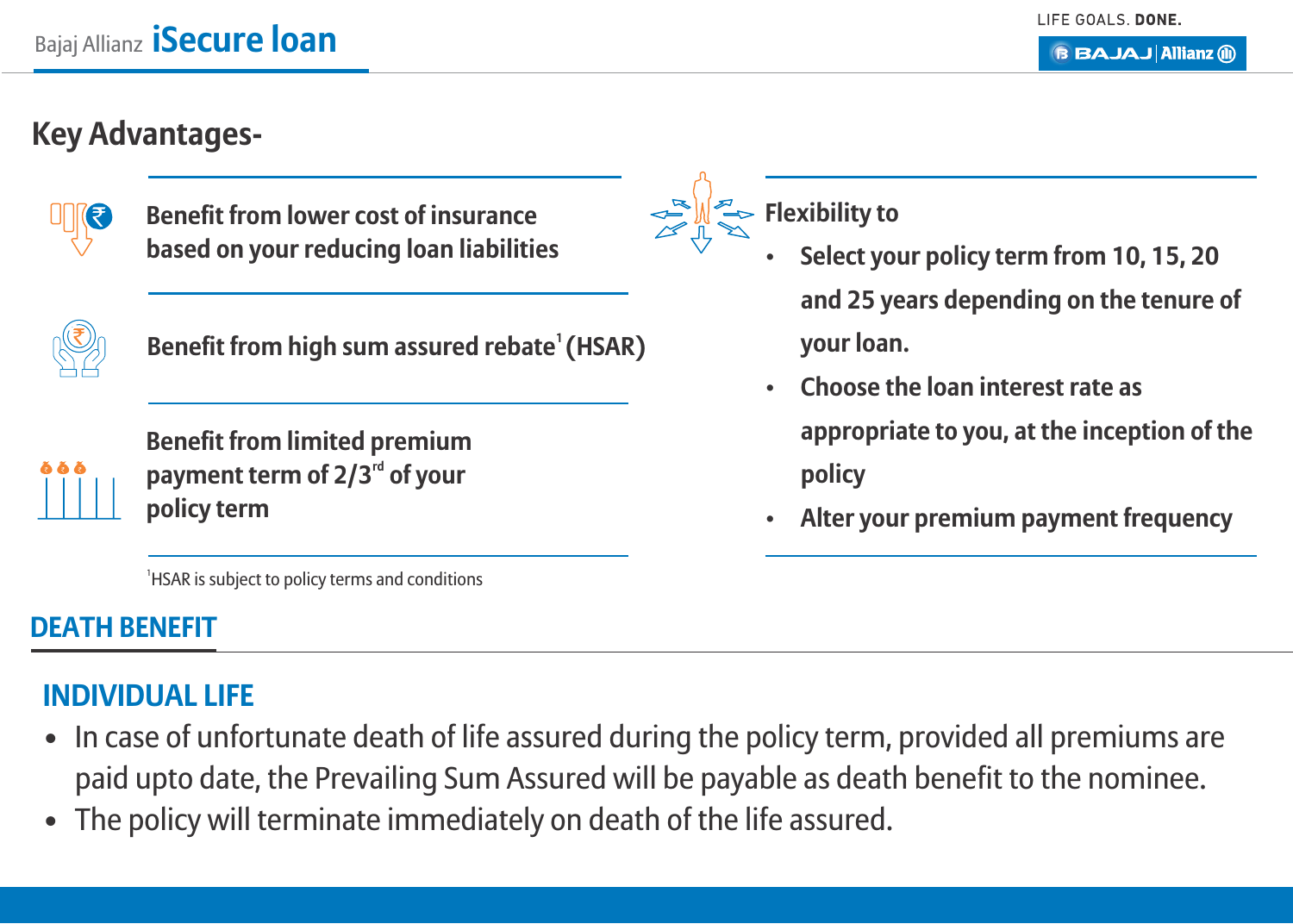#### **JOINT LIFE**

- The death benefit is payable on death of each life provided the policy is in force. The amount of benefit payable is the prevailing sum assured in respect of the deceased life assured
- On death of any one of the life assureds, the policy will automatically continue on the surviving life assured with a reduced premium. The reduced premium will be based on the age, policy term and the sum assured in respect of the surviving life as at the inception of the policy.
- The policy will terminate immediately on death of the surviving life assured.

#### **MATURITY BENEFIT**

No maturity benefit shall be payable on survival till the end of the policy term.

#### **SURRENDER BENEFIT**

No surrender benefit is payable under the plan.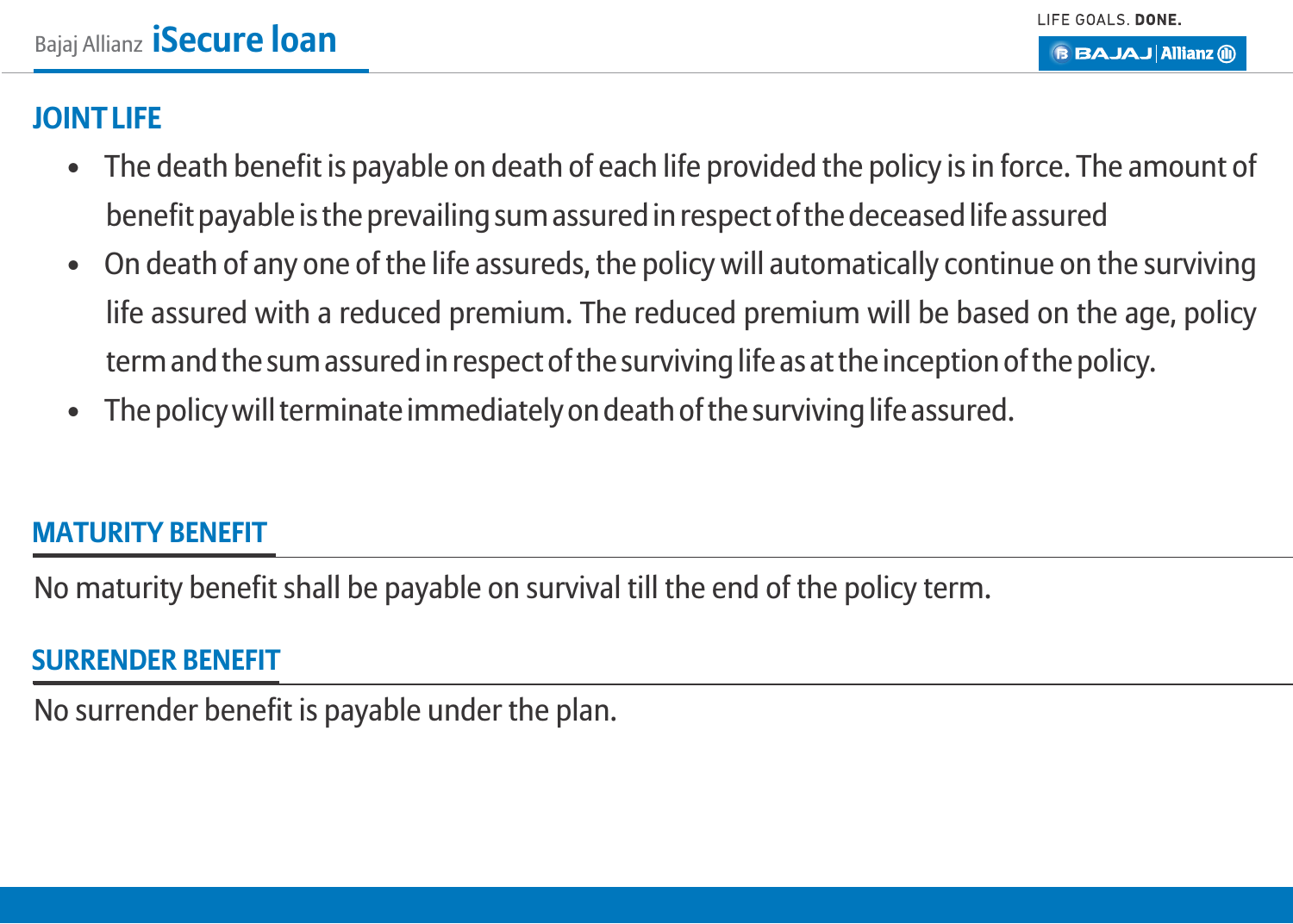LIFE GOALS. DONE.

**B BAJAJ Allianz (ii)** 

## **SAMPLE ILLUSTRATION**

Sahil aged 30 has opted for Bajaj Allianz iSecure Loan for a policy term of 20 years with loan interest rates at 10%. The Sum Assured chosen by him is  $\overline{\xi}$  50,00,000 for which he is paying an annual premium of  $\overline{\xi}$  9,956 after a high sum assured rebate of  $\overline{5}$  4,794.



In case of unfortunate death of Sahil during the 5<sup>th</sup> year, benefits received by the nominee would be the Prevailing Sum Assured ₹44,78,159.

*Premium shown are exclusive of Goods and Service Tax.*

The sum assured amount and/or other benefit amount indicated, if any, is a non-guaranteed illustrative figure and is subject to policy terms and conditions.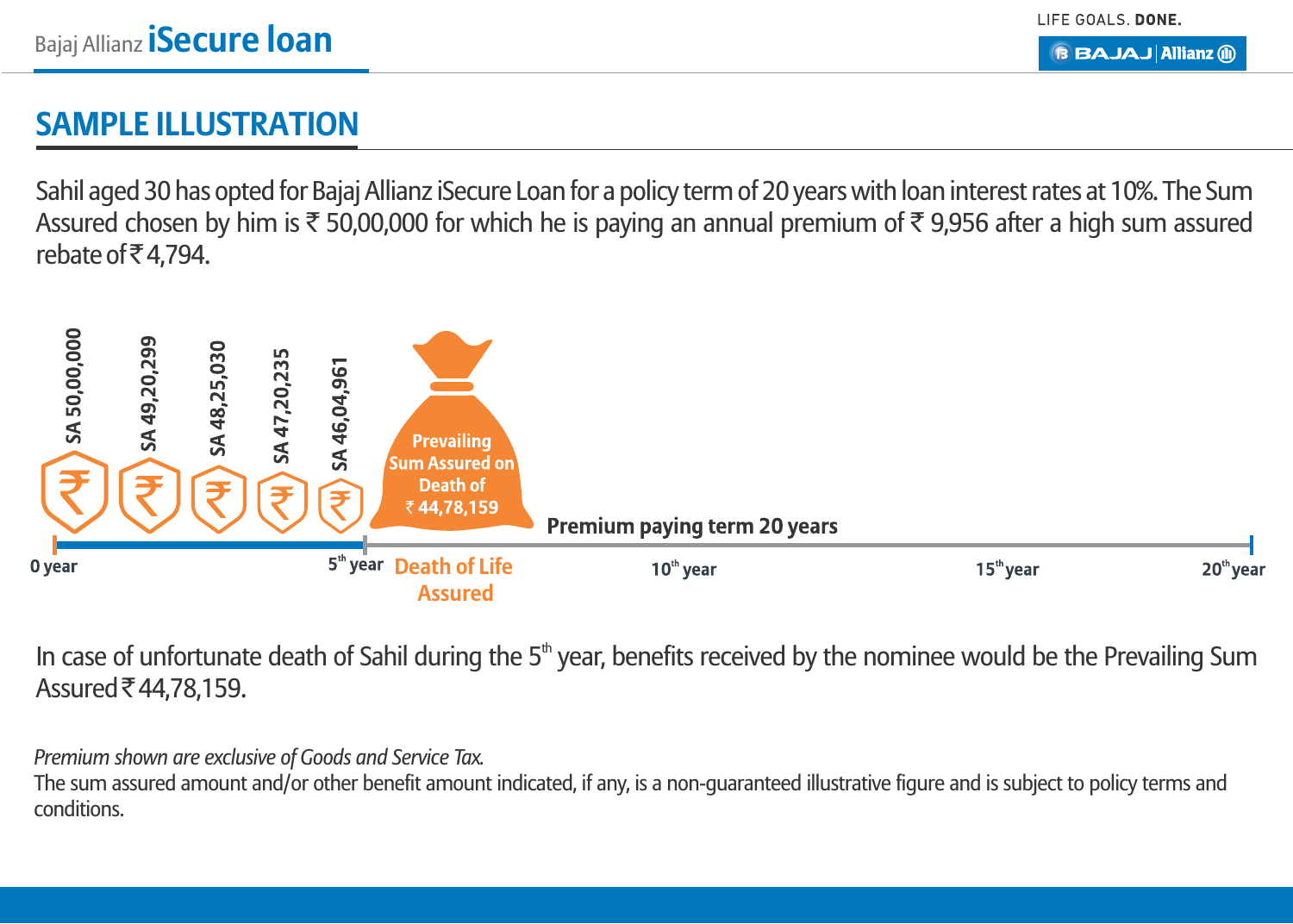LIFE GOALS. DONE.

**BBAJAJAIIianz** ®

| <b>Parameters</b>                  | <b>Eligibility</b>                                                       |
|------------------------------------|--------------------------------------------------------------------------|
| <b>Minimum Entry Age</b>           | 18 years                                                                 |
| <b>Maximum Entry Age</b>           | 60 years                                                                 |
| <b>Minimum Sum Assured</b>         | ₹3,00,000                                                                |
| <b>Maximum Sum Assured</b>         | No Limit                                                                 |
| <b>Policy Term</b>                 | 10, 15, 20 & 25 years                                                    |
| <b>Premium Payment Term</b>        | 2/3 rd of the policy term chosen; rounded down in years.                 |
| <b>Minimum Installment Premium</b> | ₹1,500 per yearly installment,<br>₹750 per half -yearly installment,     |
|                                    | ₹400 per quarterly installment,                                          |
|                                    | ₹150 for monthly installment*                                            |
|                                    | * For monthly installment, three (3) installments need to be paid at the |
|                                    | inception of the policy.                                                 |
| <b>Minimum Maturity Age</b>        | 28years                                                                  |
| <b>Maximum Maturity Age</b>        | 65 years                                                                 |

#### **Prohibition of Rebate: Section 41 of the Insurance Act, 1938:**

Prohibition of Rebate should be in accordance with provisions of section 41 of the Insurance Act, 1938 as amended from time to time.

(1) No person shall allow or offer to allow, either directly or indirectly, as an inducement to any person to take out or renew or continue an insurance in respect of any kind of risk relating to lives or property in India, any rebate of the whole or part of the commission payable or any rebate of the premium shown on the policy, nor shall any person taking out or renewing or